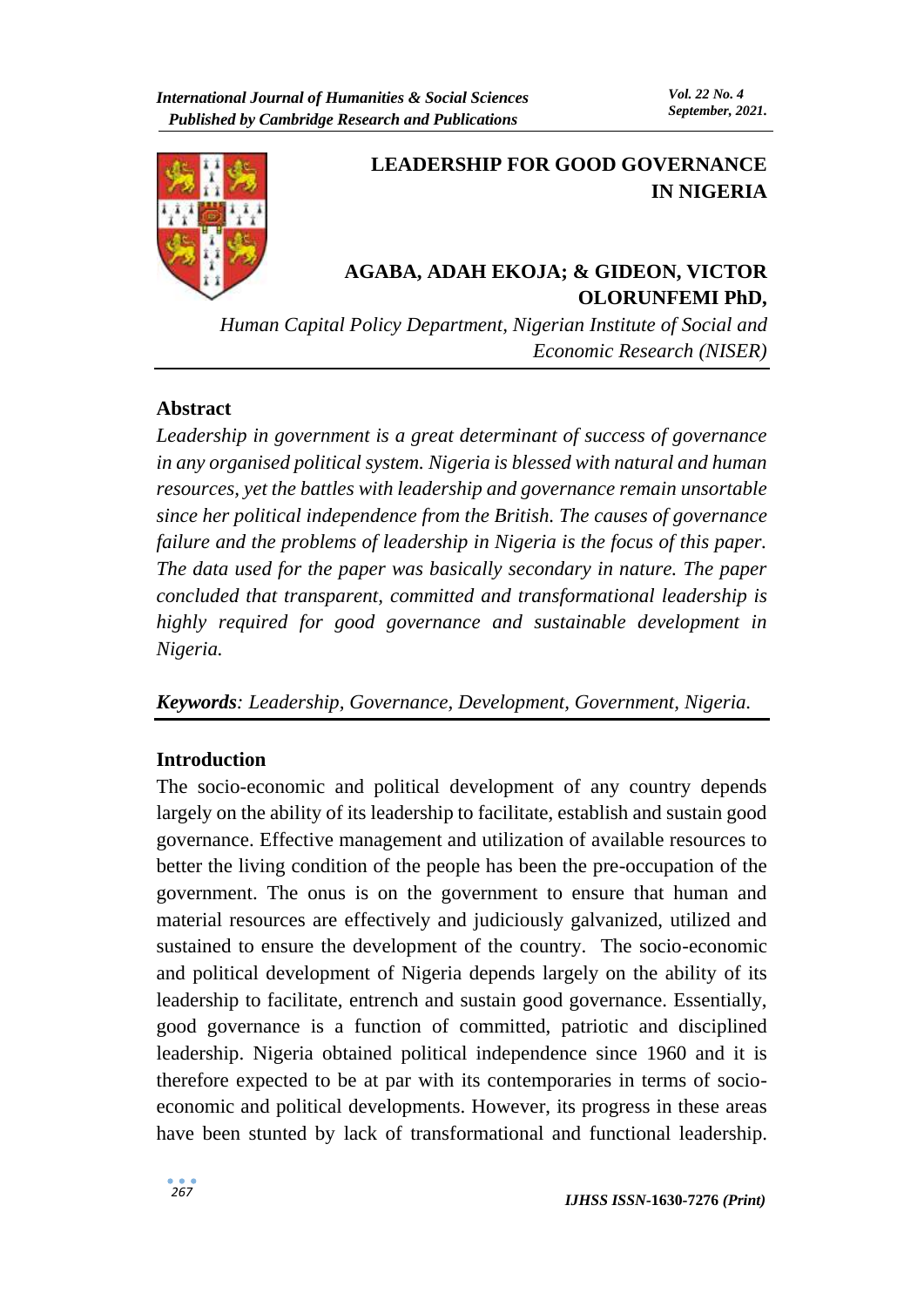Despite the long years of independence, Nigeria that is regarded as "giant" of Africa is still battling with the problem of good governance.

The crop of leaders that have attained leadership position since independence seemed to lack vision and most of them have been engrossed with corruption and political problems leading to the enthronement of maladministration and mismanagement of public resources and consequently economic setback and abject poverty. Significantly, Nigeria is among the countries of the world endowed with human, natural and valuable resources that are capable of improving the socio-economic status and living standards of the citizenry. The reverse has been the case with Nigeria. In view of this ugly trend, many observers of the development crisis in Nigeria since independence agree that poor leadership has been a major factor. The trouble with Nigeria is simply a failure of leadership. It is against this background that this paper examines leadership and governance crisis in Nigeria since independence with a view to providing alternative style of leadership that can enhance good governance.

## **Statement of the Problem**

Good governance should be linked to the extent to which a government is perceived and accepted as legitimate, committed to improving the public welfare and responsive to the needs of its citizens and competent to assure law and order. The main elements of governance comprise of rule of law, freedom of expression and association, electoral legitimacy, accountability, transparency and development-oriented leadership. The need for good governance has been emphasized as a precondition for development because it can yield positive developmental changes. Does the characteristics of the leadership in Nigeria promote good governance? What are the effects of the existing style of leadership on the national development in Nigeria? What should be put in place to prepare leadership for good governance in Nigeria?

#### **Methodology**

Qualitative research design was adopted to gain an insight into the nature and character of leadership, corruption and governance in Nigeria. Secondary data from journal publications, textbooks and internet was adopted for the study while descriptive analysis was used to examine the issues of leadership, corruption and governance in Nigeria. The study is theoretical in nature.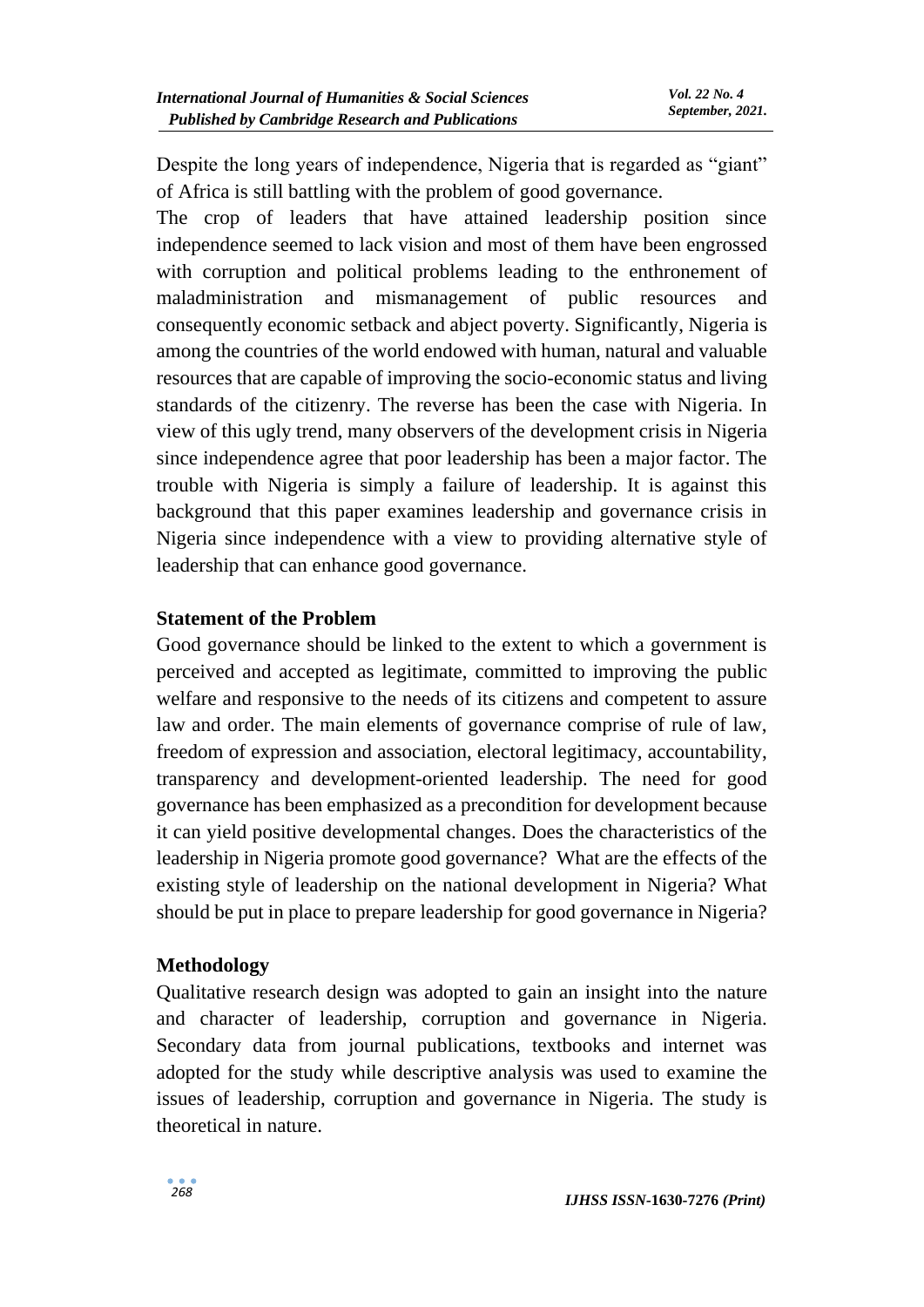## **Literature Review Leadership**

A leader can be described as anybody that can influence others to perform beyond their formal authority. Leadership emerges because societies are organized. Since the masses cannot all lead, there is a need to have a few people who will lead (Ujo, 2001). Leadership promotes and binds a work group together as the catalyst that triggers motivation among the populace thereby having major influence on organization performance. Omolayo (2005) describes leadership as an essential oil that keeps the wheel of government working without any difficulty. According to him, leadership makes the difference between success and failure in a country. It involves giving direction to citizens who are the critical assets of the nation.

Leadership is a bundle of attributes which includes knowledge, vision, courage, imagination, determination, transparency, decisiveness, motivation, patriotism and nationalism deployed by occupants of strategic positions to lead their citizens and followers towards profound and positive societal transformations. Profound society changes require extraordinary leadership exemplified in transformational policies and actions (Ukaegbu, 2010). Transformational leadership makes bold statements of goals, has bold visions, takes bold steps to unite with followers to achieve those goals, takes initiative in mobilizing people for participation in the process of change, and encourages a sense of collective identity and collective efficacy. Importantly, transformation leadership makes leaders out of followers. The leaders so produced and dispersed across sectors and geographic areas ensure that the goals and visions of progress established at various centres of power are implemented in accordance with the needs of citizens and that the later actively participate on goal implementation.

Transformational leaders assert independence and exercise courage in making choices in the best interest of the country within the global system of economic, political and cultural interaction. They lead the people to return quality and excellence to education, revolutionize infrastructure and modernize productive activity in all sectors of the economy. They insert indigenous professionals and labour centre stage to build national development infrastructure. Transformational leadership is inward looking without isolating its society from the global system. It assumes ownership of the national or local problem depending on the layer of leadership, deploys intelligence, imagination and energy to lead followers to solve problems and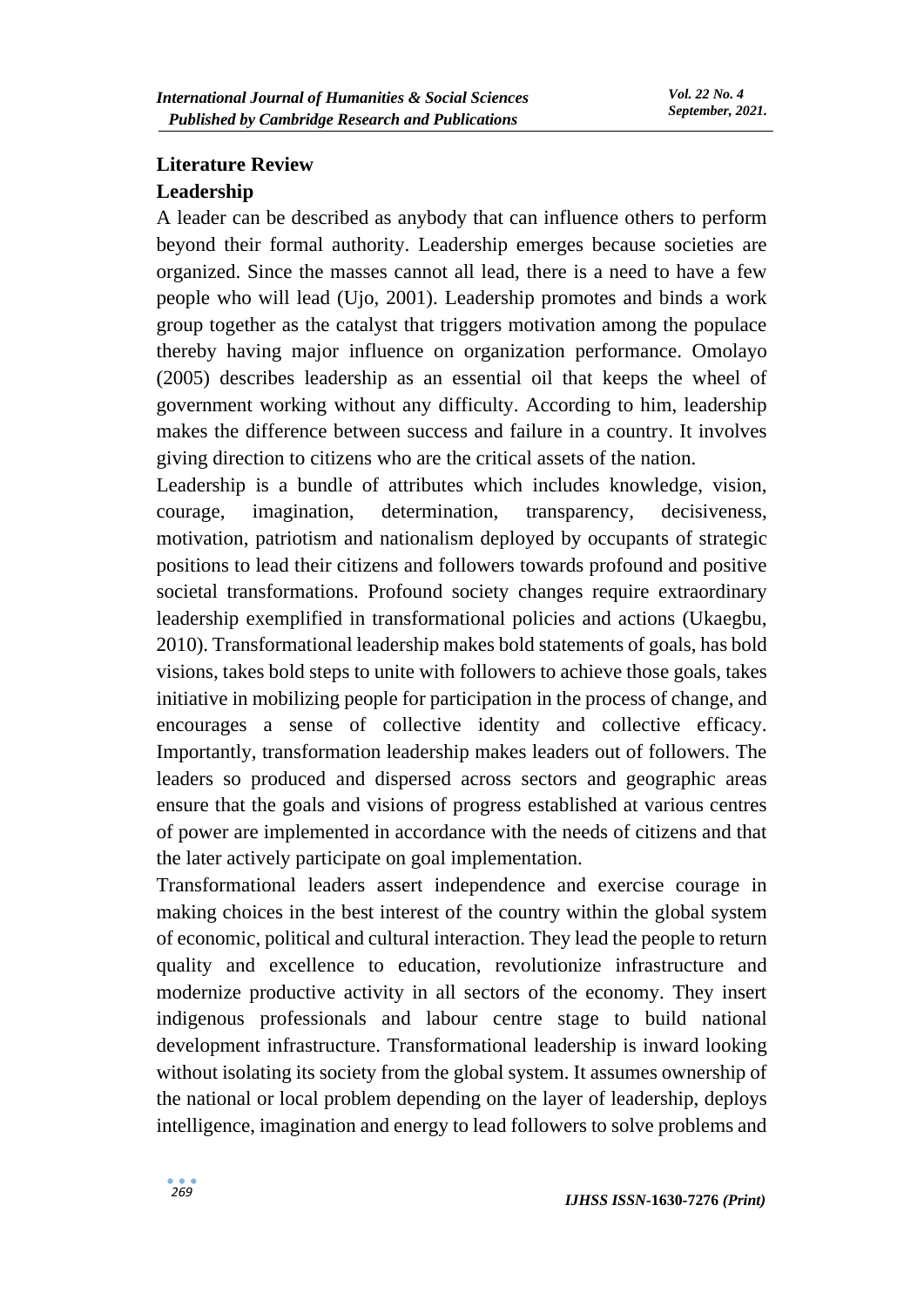enables followers to unleash hidden and untapped capabilities. The transformational leader constantly monitors the status of policies and project through his physical presence and reports from subordinates, with checks and balances to ensure the reports are genuine. This philosophy of leadership relegates embezzlement of public revenue, mismanagement of public resources, and other forms of corruption by indigenous and international actors and brings transparency and accountability to the fore. This is the history of development left by transformational leaders in many countries of the World (Ukaegbu, 2010).

## **Good Governance**

Good governance is the process and institutions by which authority in a country is exercised; the process by which governments are selected, held accountable, monitored and replaced; the capacity of governments to manage resources efficiently, and to formulate, implement and enforce sound policies and regulations; and, the respect for the institutions that govern economic and social interactions among them (Onigbide, 2007). According to UNDP (1997), good governance refers to the exercise of authority in the management of a country's affairs, comprising the complex mechanisms, processes and institutions through which citizens and groups articulate their interests, exercise their legal rights and mediate their differences. It encompasses the political, economic, legal, judicial, social and administrative authority and therefore includes government, the private sector and the civil society. It also includes both a broad strategy and a particular set of initiatives to strengthen the institutions of civil society with the objective of making government more accountable, open, transparent and more democratic (Abe, 2010).

In the words of Healey and Robinson, good governance implies a high level of organizational effectiveness in relation to policy formulation and the policies actually pursued, especially in the conduct of economic policy and its contribution to growth, stability and public welfare. In addition to participation, accountability and transparency, good governance also includes openness and the rule of rule. The World Bank opines that good governance is the means by which power is exercised in the management of a country's economic and social resources for development (World Bank, 1992). Potter (2000) calls good governance "sound development management" that is a broad sphere of public sector management,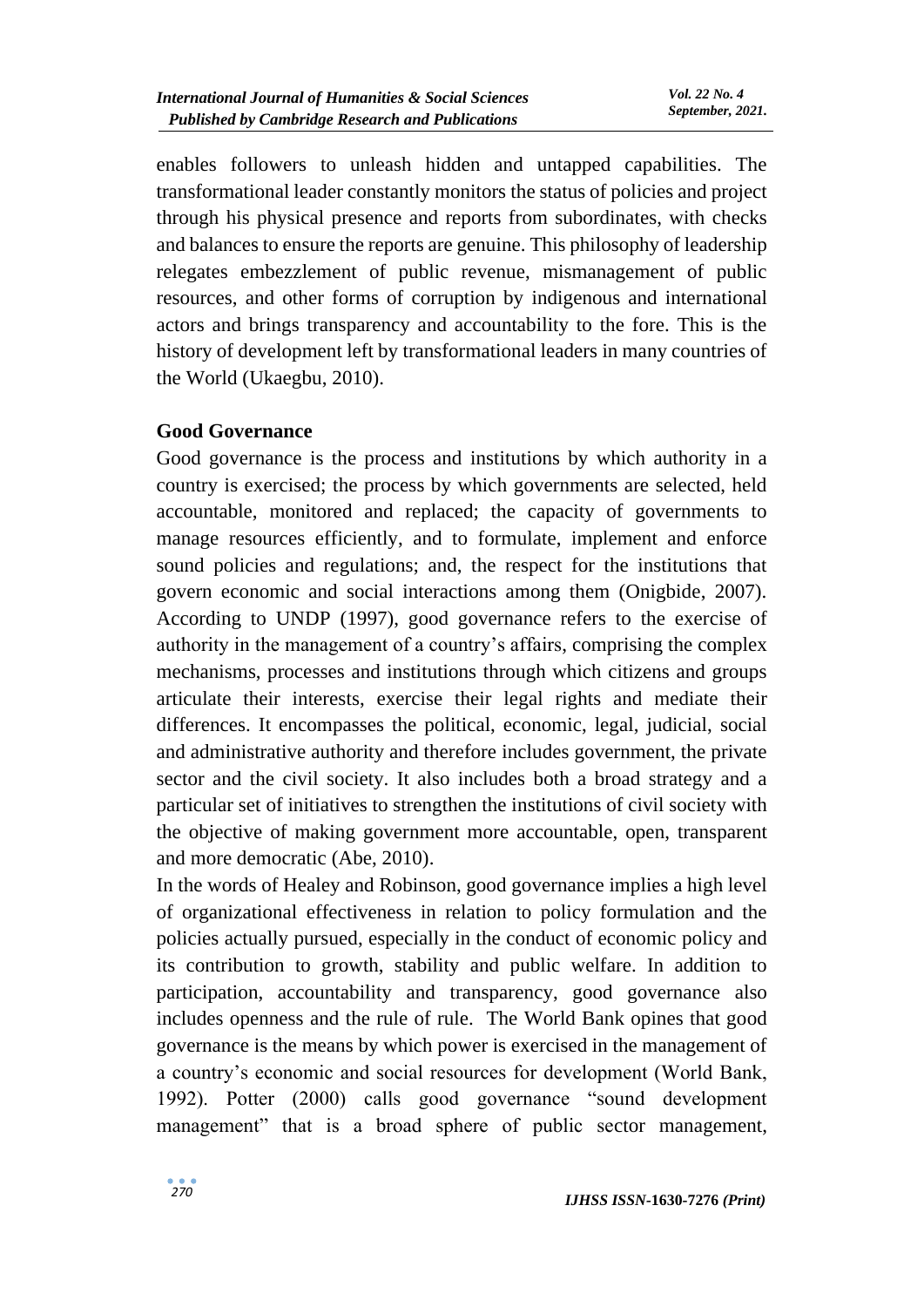accountability; legal framework for development, reforms, information and technology, legitimacy of government, competence of governments to formulate appropriate policies, timely decisions and implementation and effective service delivery.

Good governance can also be linked to the extent to which a government is perceived and accepted as legitimate, committed to improving the public welfare and responsive to the needs of its citizens, competent to assure law and order, deliver public services, able to create an enabling public environment for productive activities and equitable in its conduct. Adamolekun (2002) views governance as the exercise of political power to manage a nation's affairs. He listed the main elements of governance as rule of law, freedom of expression and association, electoral legitimacy, accountability, transparency and development-oriented leadership. Governance means making and managing public policy, organizing people, controlling subordinates to exercise skills and commitment to achieve excellence in a given set of assignments. It is concerned with ensuring that constituents follow established process while instruments of governance provide means to maintain accountability. In the realm of public affairs, governance refers to the range of policies public officials enact and actions they take to manage the affairs of society (Ukaegbu, 2010). The need for good governance has been emphasized as a precondition for development because it can yield positive incremental changes.

According to the United Nations Development Programme (UNDP, 2011) governance is defined as "the exercise of economic, political and administrative authorities to manage a country's affairs at all levels". Similarly, the World Governance Survey Report conceptualized governance as "the formulation and stewardship of the formal and informal rules that regulates the public realm, the arena in which state as well as economic and social actors interact to make decisions (in Hyden & Court, 2002). The terms "governance" and "good governance" are being increasingly used in development literature. Bad governance is being increasingly regarded as one of the root causes of all evil within any society. Major donors and international financial institutions are increasingly basing their aid and loans on the condition that reforms that ensure "good governance" are undertaken. Good governance has some characteristics which include participatory, consensus oriented, accountable, transparent, responsive, effective and efficient, equitable and inclusive and follows the rule of law. It assures that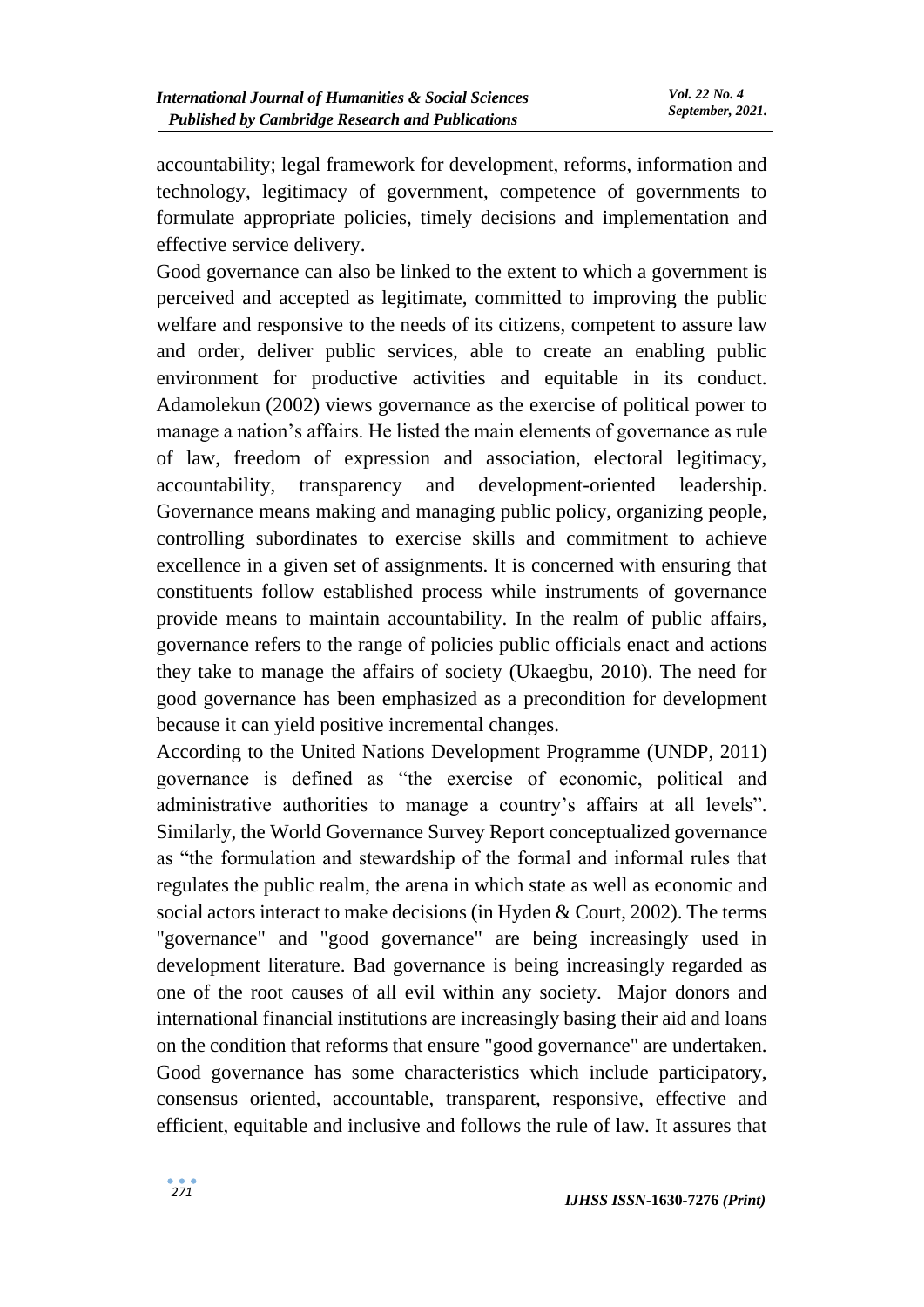corruption is minimized, the views of minorities are taken into account and that the voices of the most vulnerable in society are heard in decision-making (Akhakpe, 2014). It is also responsive to the present and future needs of society (Downer, 2000). Politically, good governance entails the establishment of a representative and accountable form of government.

Good governance requires a strong and pluralistic civil society, where there is freedom of expression and association; good institutions such as assets of rules governing the actions of individuals and organizations and the negotiation of differences between them; the primacy of the rule of law, maintained through an impartial and effective legal system; and a high degree of transparency and accountability in public and corporate processes. Economically, good governance requires policies to promote broad-based economic growth, a dynamic private sector and social policies that will lead to poverty reduction. Economic growth is best achieved in an efficient, open, market-based economy. Investment in people is a high priority, through policies and institutions that improve access to quality education, health and other services that underpin a country's human resource base.

Effective institutions and good corporate governance are needed to support the development of a competitive private sector. For markets to function, social norms are needed that respect contract and property rights. Yet, careful management of the national economy is vital in order to maximize economic and social advancement. Governance comprises the mechanisms, processes and institutions through which citizens and groups articulate their interests, exercise their legal rights, meet their obligations and mediate their differences. Good governance means competent management of a country's resources and affairs in a manner that is open, transparent, accountable, equitable and responsive to people's needs.

#### **Assessment of Leadership and Governance in Nigeria**

Leadership is a set of functions that cover the leader, his followers and the conditions dictated by the situation. Leadership involves a type of responsibility aimed at achieving particular ends by applying human and material resources and ensuring a cohesive and coherent organization in the process. Ivancevich, Szilagyi and Wallace (1993), define Leadership as "the relationship between two or more people in which one attempts to influence the other toward the accomplishment of some goals". Despite the many diverse styles of leadership, an effective leader inspires, motivates, and directs activities to help achieve group or organizational goals. Conversely, an ineffective leader does not contribute to organizational progress and can,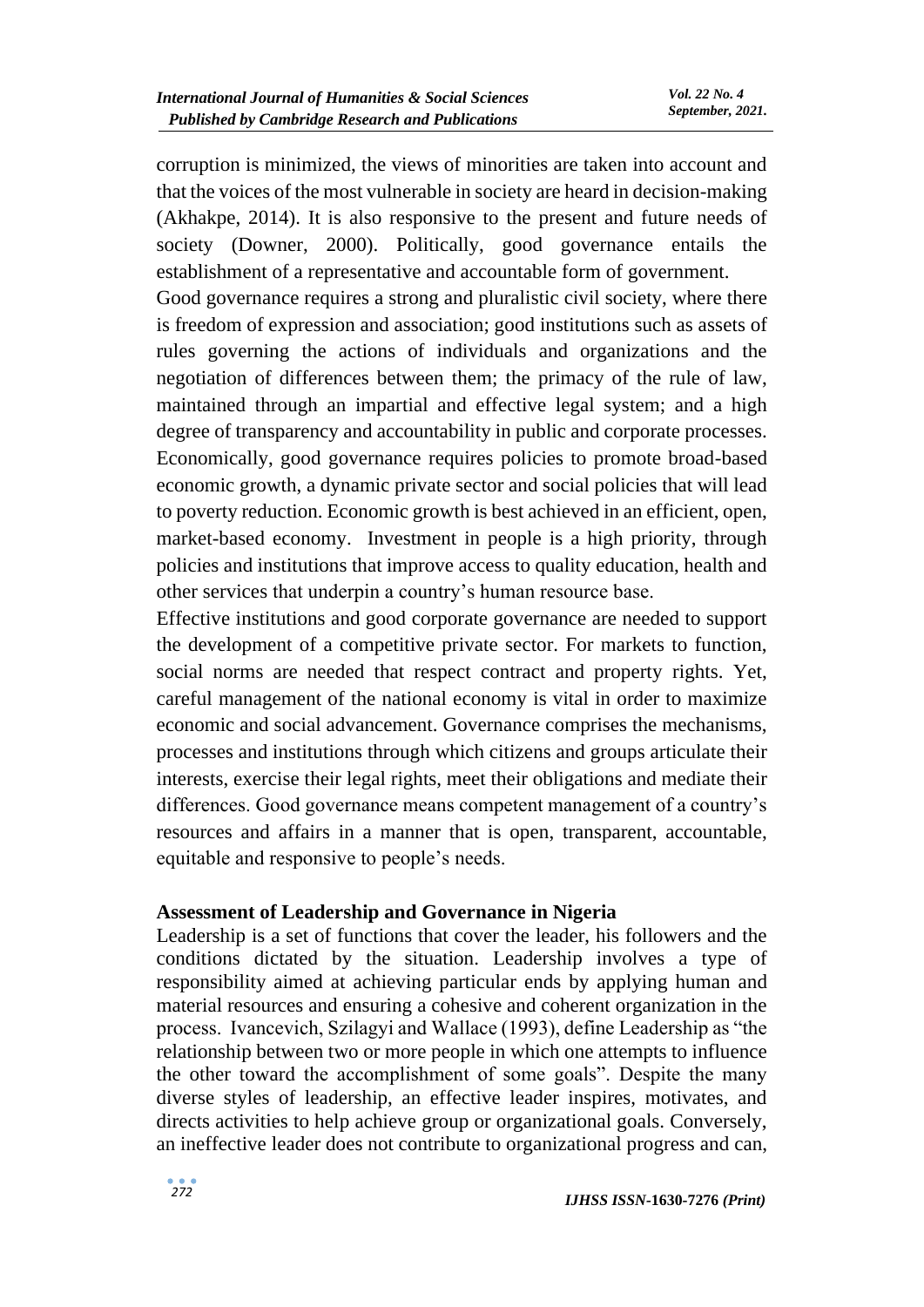in fact, detract from organizational goal accomplishment. For Robbins (1979), "leadership is the ability to influence a group towards the achievement of goals". "Leadership is the interpersonal influence exercised in a situation, and directed, through the communication process, towards attainment of a specific goals". The common characteristic that can be found in many of the definitions is the 'influence' exerted by the leader. That is, he tries to influence the behaviour of others in a specific direction.

The problem of development in Nigeria is a crisis of governance because most state officials in the country serve their own interests without fear of being called to account. Politics becomes personalized, and patronage becomes essential to maintain power. The leadership assumes broad discretionary authority and loses its legitimacy. Information is controlled, voluntary associations are co-opted or disbanded. This environment cannot readily support a dynamic economy" (World Bank, 1989). Though Nigeria obtained political independence over six decades ago, the country still lagged behind other countries in the march to development by measures of quality of life, provision of basic infrastructure, productive capacity, or degree of technological advancement. This development lag was at independence, attributed to number of factors, such as lack of qualified manpower to direct the ship of development, absence of finance and technological capitals, a post colonial state and marginal participation in a world economy dominated by the great powers. But should these factors still be blamed for Nigeria's lack of performance in the march to development since independence? Of course, No, the major constraint to Nigeria's development is lack of transformational leadership.

According to Onigbude (2007) poor leadership performance has remained with us despite years of complaints and suffering. Nigeria has since been subjected to the leadership of political misfits. The so much expected dividends of democracy eluded the mass of the people, while the leadership has remained unaccountable to them. Odekunle (2007) asserts that the elites significantly contribute to the low productivity in development output by distorting, exploiting and abusing the system and its inherent loopholes. The leaders in the country have not been at their best as people's expectations of a better hope and opportunities have long been dashed, with governance ingredients still at its elusive stage to Nigerians. Most of the leaders only work for themselves and their family, hence, they have failed and disappointed the citizens economically, politically, socially and morally.

The country witnessed low growth, massive unemployment, and rising inequality between the rich and the poor. Poverty is widespread and more than 54 percent of the population is living on less than One US dollar per day and was ranked low on Human Development indices by the United Nations in 2007 as 157th out of 177 countries. Every government has always promised to eradicate corruption at its inauguration but corruption continued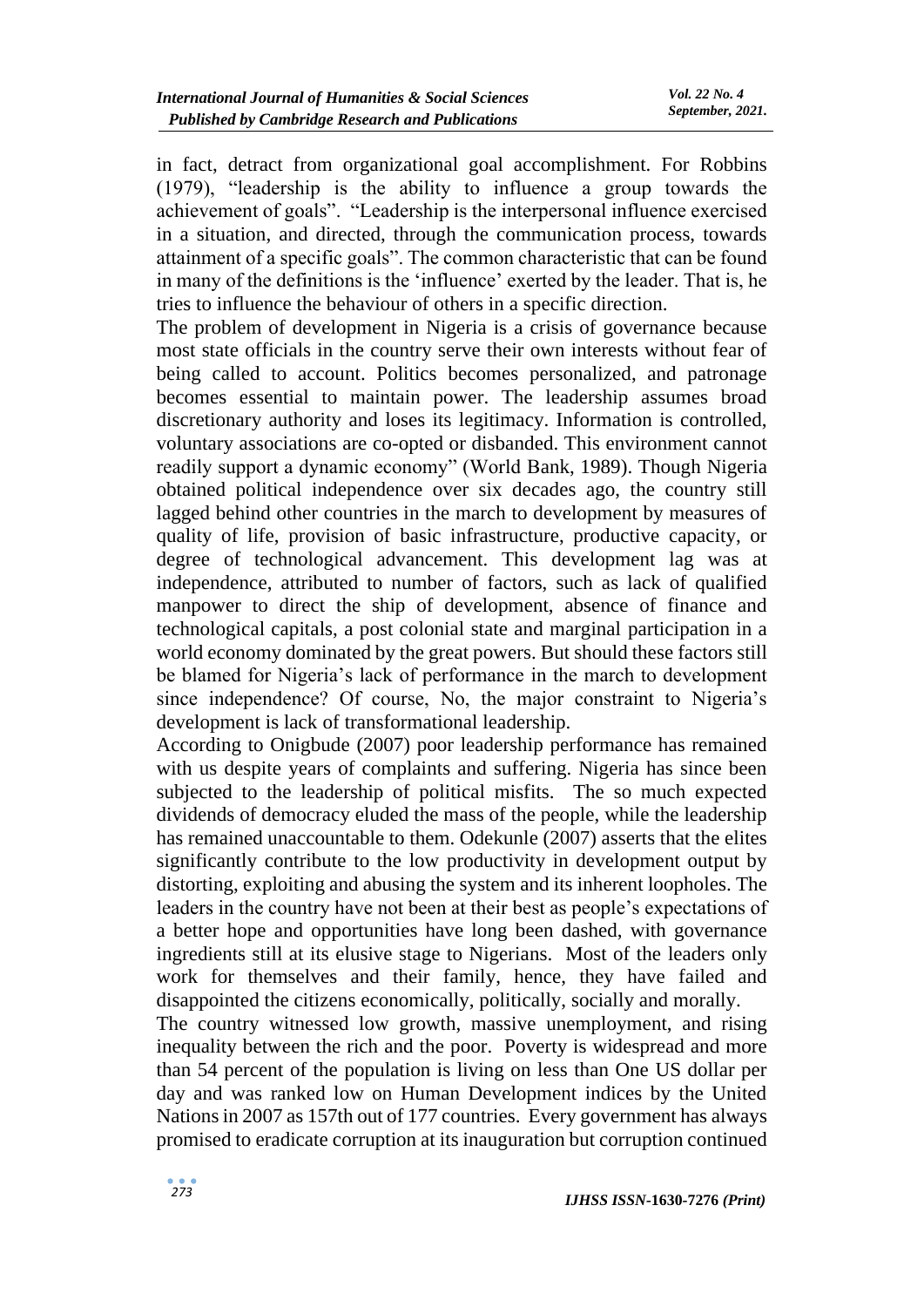unabated (Azeez, 2010). The current republic is a resemblance of the previous republics in terms of leadership and governance. It becomes difficult for anyone to distinguish military leadership from civilian leadership in Nigeria. There has been no evidence of leadership performance to differentiate civilian leaders from military rulers.

### **Leadership, Corruption and Governance in Nigeria.**

Leadership corruption is a perversion or change from the general accepted rules or laws for selfish gain. Corroborating the issues on high rate of corruption in the polity, Igbokwe-Ibeto and Okoye (2014) argued that since gaining independence in 1960, most Nigerian leaders have not clearly demonstrated sense of genuine national development. They went further to argue that most African leaders plunder, defraud, embezzle and mismanage their countries human and natural resources with so much impunity. They are possessive, egoistic, selfish, individualistic, callous, greedy and secretive and that transparency and accountability have no place in their administration and management of common and collective wealth (Igbokwe-Ibeto & Okoye, 2014).

Corruption is an evil wind that affects everyone and retard societal progress. While there are several theories that explain its prevalence in society, the point to emphasize is that it has become a way of life in Nigeria. This explains why it has been difficult to combat its rising profile. The reason why people seek power is not to care for the welfare of the citizens, it is rather for selfish reasons. The disconnect between the leaders and the citizens are evident. The leaders did not emerge from among the people; rather they were imposed on them by godfathers and political parties. Since the elected officials are not accountable to the people, the leaders engage in corrupt act and bad governance with impunity at the expense of the ordinary citizens. On the other hand, due to the nature of the society, a corrupt official remains a good man as long as he channels part of the money stolen to satisfy ephemeral yearnings of a few, jettisoning programmes and projects that will improve the life of the people.

#### **Leadership vices in Governance in Nigeria**

Lack of rule of law: The leaders in Nigeria do not show respect to the rule of law, especially, judicial decisions. This hampers the judiciary to effectively discharge its duties. The predictability of the judiciary is not yet a reality in Nigeria, the political executives still undermine the independence of the judiciary through patronage appointments, and judicial administration is characterized by weak enforcement capacity.

Absence of development-oriented leadership: Many observers of the development and governance crisis in Nigeria since independence agree that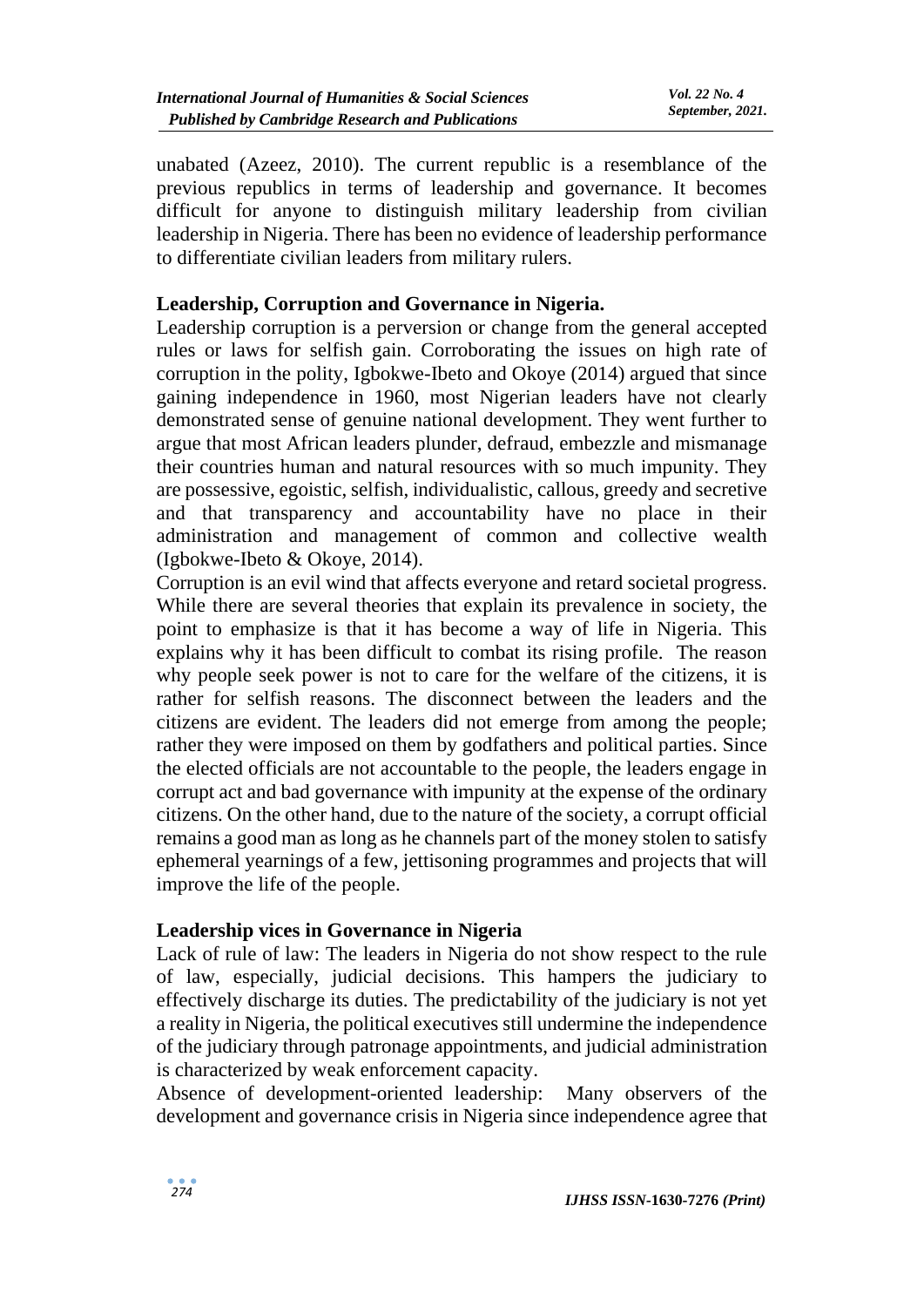poor leadership has been a major factor. Most of the Nigerian leaders were not committed to the development of their society.

Absence of accountability and transparency: There is complete absence of transparent and accountable leadership in Nigeria. A government is accountable when its leaders (both elected and appointed) are responsive to the demands of the governed. Respect for the rule of law and independent judiciary constitute key mechanisms for enforcing accountability as it affords the citizens to seek redress in the courts for acts of omission or commission by a government and its officials.

#### **Corruption**

Although corruption is a global scourge, Nigeria appears to suffer tremendously from this malaise. Every one appears to believe that the nation has a culture of corruption. Nigeria is a rich nation floating on oil and gas wealth, but almost none of it flows to the people. The countless reforms and lack of genuity and integrity of the leaders have left Nigeria corrupt as ever. Politicians are expunged and later re-admitted into their parties, giving no hope for good governance.

Electoral malpractices challenges: Electoral malpractices has become a popular phenomenon in Nigerian politics. An average Nigerian believes that elections cannot be won except it is rigged. Electoral malpractice is not a recent phenomenon. It has been existing since independence and has continued to exist, even, in a modernized fashion. The leaders are the architect of electoral fraud, for instance, in the first republic, the leadership of various political parties were accused and alleged of election rigging. The same happened in the second, third and fourth republics. The politicians are not ready to face free and fair election because they are desperate in their bid to clinch to power at all cost.

#### **Conclusion**

The analysis of leadership and governance in Nigeria since independence informed the suggestion that viable means of generating transformational leaders who are capable of entrenching and sustaining good governance in Nigeria is urgently required. It is advocated that candidate with clear visions and strategies for achieving such visions, strong commitment and determination for development should be elected into political and leadership positions. A society that desires development must respect competence and the electoral system and process must provide citizens of every social status the opportunity to vote in candidates of their choice. The quality of leadership determines the nature of governance. Good governance emanates from good leadership. Without transformational leadership, Nigeria may continue to lag behind in socio-economic development.